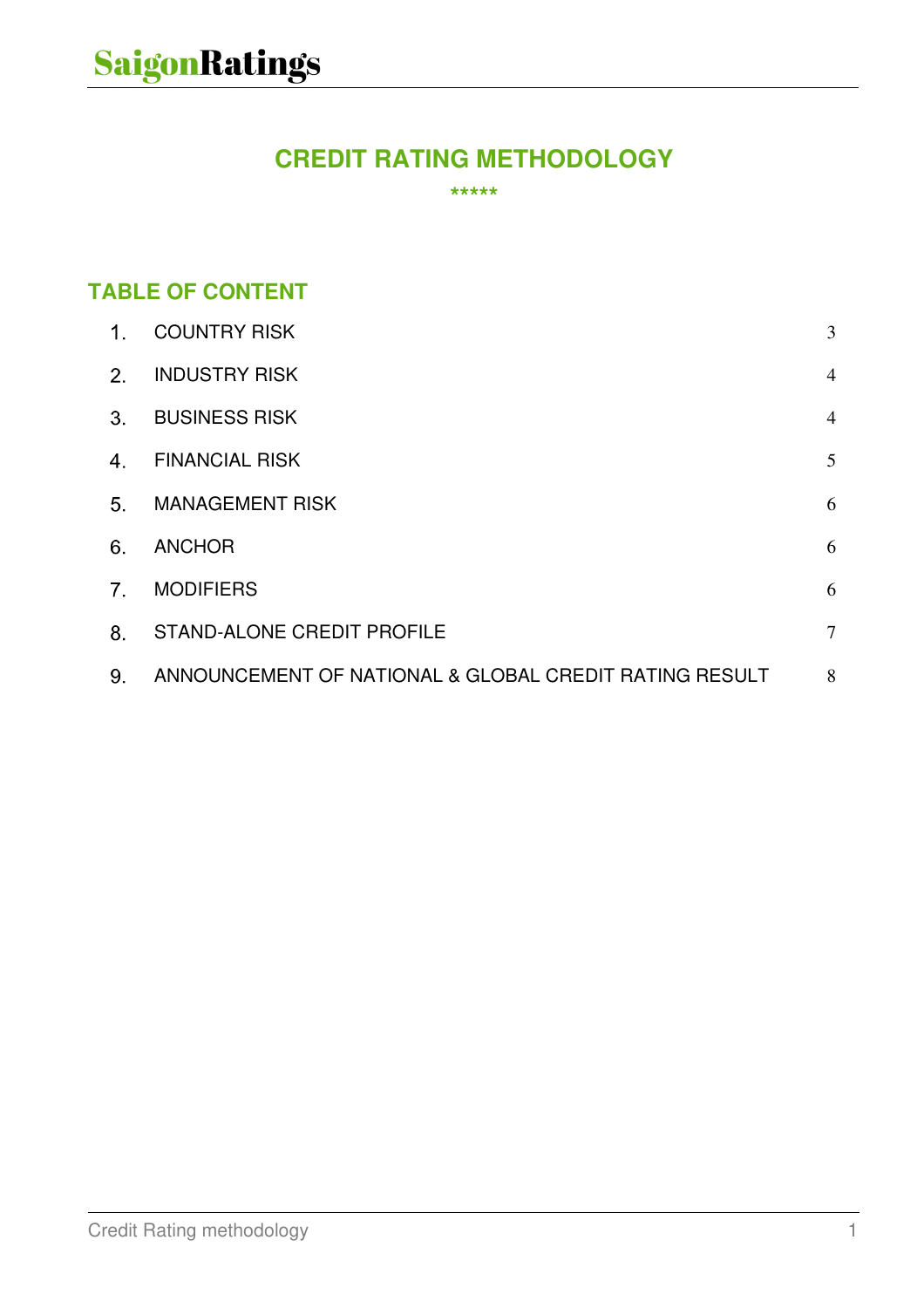SaigonRatings's methodology analyzes, evaluates the ability and capacity to meet the financial obligations of rated entities, including corporations, financial institutions (issuer), debt instruments and project finance.

Our methodology includes both qualitative and quantitative analysis, to evaluate the basic risk factors and the extent to which they influence the ability to fully and timely meet the financial obligations of the rated entity in terms of industry risks, business risks and enterprise management risk factors (governance risks, strategic risks, human resource risks, market risks and financial risks) and other risks, as assessed by SaigonRatings. This is a standard framework that allows a systematic and comprehensive analysis of the Rated Entity (and/or Debt Instruments) to meet its financial obligations fully and timely.

Credit rating methodologies are developed, researched, applied and gradually improved in terms of the quality; based on the reference to the technical background and practical experiences of the international CRAs (Big Three) and some of Asia's leading CRAs.

SaigonRatings is committed to complying with the principles of Independence & Objectivity, Transparency, Integrity in the Business process system, the internal control system and the code of ethics; and aiming to provide products and services that ensure compliance with the practices and quality standards of international CRAs.

SaigonRatings carries out information disclosure, promulgation and apply the Business process system and Credit rating methodology, to which all analysts and members of rating committee are required to strictly adhere in professional operations, in order to make appropriate credit rating results.

SaigonRatings establishes, promulgates and applies the Business process system and Credit rating methodology systematically and consistently for each type of debt obligations and each industry in the market.

SaigonRatings establishes principles of corporate credit rating analysis on the basis of a general platform and breaks down the task into research, analysis and evaluation of qualitative and quantitative risk factors, so that all of the most important factors which can have influence must be considered objectively, carefully and comprehensively. The most important thing is all analysts must always adhere to the basic principles of analysis and evaluation.

Any opinions about Rated Entities/Debt Instrument provided by SaigonRatings must analyze and consider the material aspects and the extent to which they impact on the ability to meet financial obligations timely and fully. The process of analyzing and evaluating simultaneously considers the differences among enterprises, in order to determine the different influence level of each factor on each entity. From there, appropriate assessments will be made through a combination of qualitative and quantitative analysis.

Corporate credit rating methodology starts from the analysis of industry risk factors and business environment in order to consider all the factors that might affect corporates. Next is a comprehensive assessment of risk factors related to business operations, organizational governance and financial indicators; and finally we consider the financial strength of the business. As such, the analytical framework goes from general issues to more specific factors, including risk assessment and analysis of impacts from industry competition, business activities and corporate governance.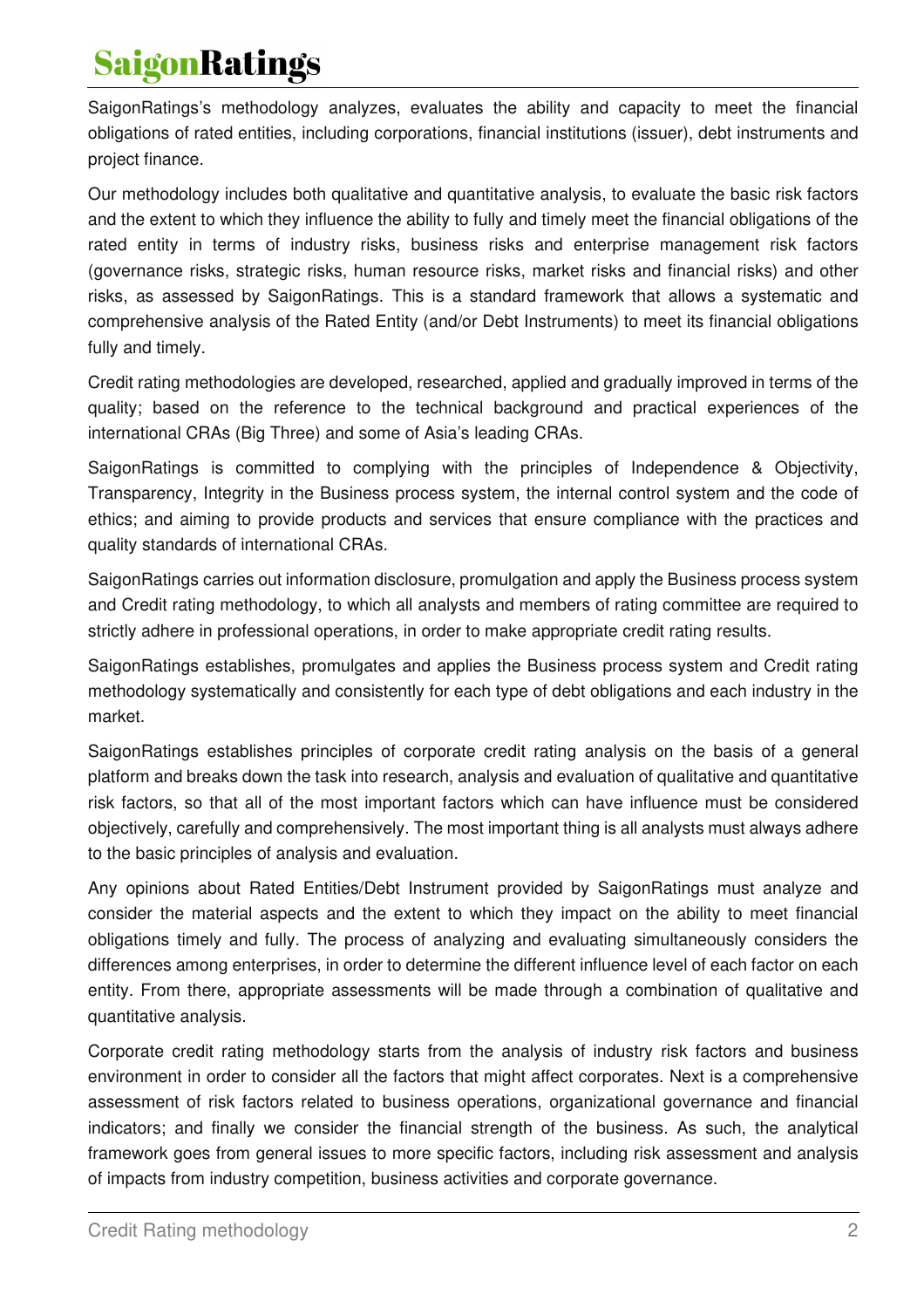## **Corporate methodology**



## **KEY RISK FACTORS**

The key risk factors are evaluated by Saigon Ratings on a scale from 1 (lowest risk) to 6 (highest risk)



#### **COUNTRY RISK**

We determined the overall country risk assessment according to four factors: Economic risk, institutional and political risk, financial system risk and rule of law risk. These factors are emerged in particular country and affect to corporate credit quality.

The purpose of this methodology is to evaluate the risks that the company faces because of its business or assets placed in one or several countries. The credit rating of each issuer is influenced by country risk factors at different levels.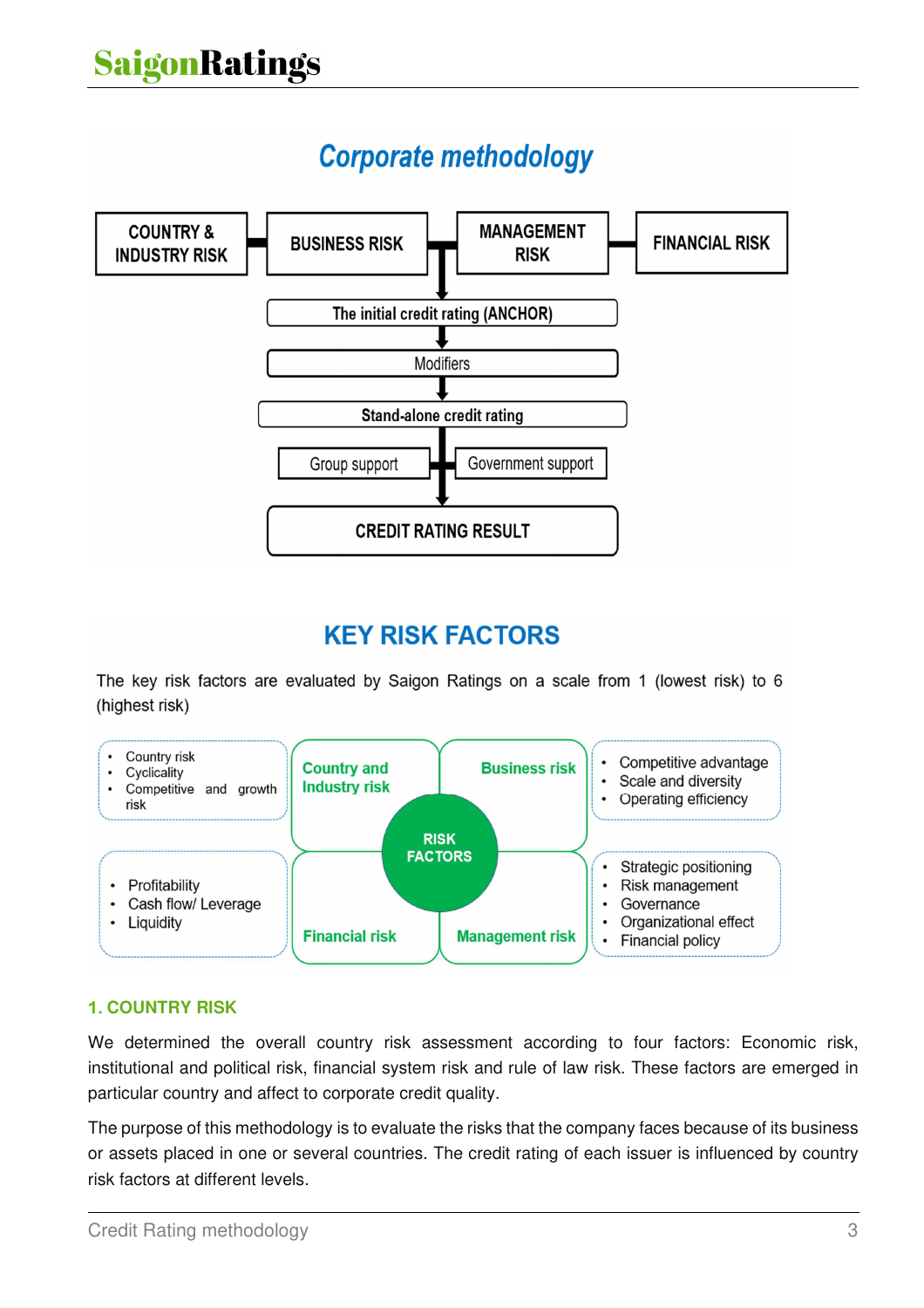An analysis of the risks associated with the country should pay special attention to the influence of the legal system and policies set by the government that affect to the business activities. In addition, the analysis includes a support (or not) from the political, legal and financial systems; infrastructure and natural resources and macroeconomic policies.

Each country has its own impact to the business's performance. A combination of the country-specific characteristics and business rules affects to the business's profitability. Eventually, the level of success or failure of doing business depends heavily on the influence of national and macroeconomic management policies.

#### **INDUSTRY RISK**

Industry risk is more specific to a particular industry. These risks are different from every industry, products and services. All company in the industry face the inherent risks of the industry. These risks probably impact the business at different levels. Therefore, determining the potential impact of each risk on credit quality is very important.

There are two factors for assessing industry risk: "Cyclicality" and "Competitive risk and growth".

- 1. Cyclicality is evaluated based on hypothetical stress scenarios.
- 2. Competitive risk and growth addresses to factors as follows:
- Effectiveness of industry barriers.
- Trend of industry profit margins.
- Risk of substitution of products, services and technologies.
- Risk in growth trends.

An analysis evaluates the method in which industry characteristics affect to the company's credit rating. An analysis of how a particular industry impacts to every business concern and its events can affect to competitors and the entire industry.

Industry risk is defined as the influence on business prospects and revenue, market share or financial losses in general as a result of industry changes, business cycles, outdated products, changes of consumer behaviors, new technology, barriers to entry or increase in competition, business cycle and seasonality. These may limit the credit quality of the issuer.

#### **BUSINESS RISK**

SaigonRatings have performed an influence to the relevant industries. Based on this basic knowledge, the next step is to go deeply into the business operation to understand how it generates cash flows and the ability to fulfill financial obligations. The final business risk analysis results the volatility of a business.

The competition may be based on price strategy, product quality, distribution capacity, brands, product or service differentiation or other factors.

SaigonRatings analysts probably identify key elements to concentrate on evaluating and selecting the most important factors. Assessing the competitors and competitive position of an organization is very important.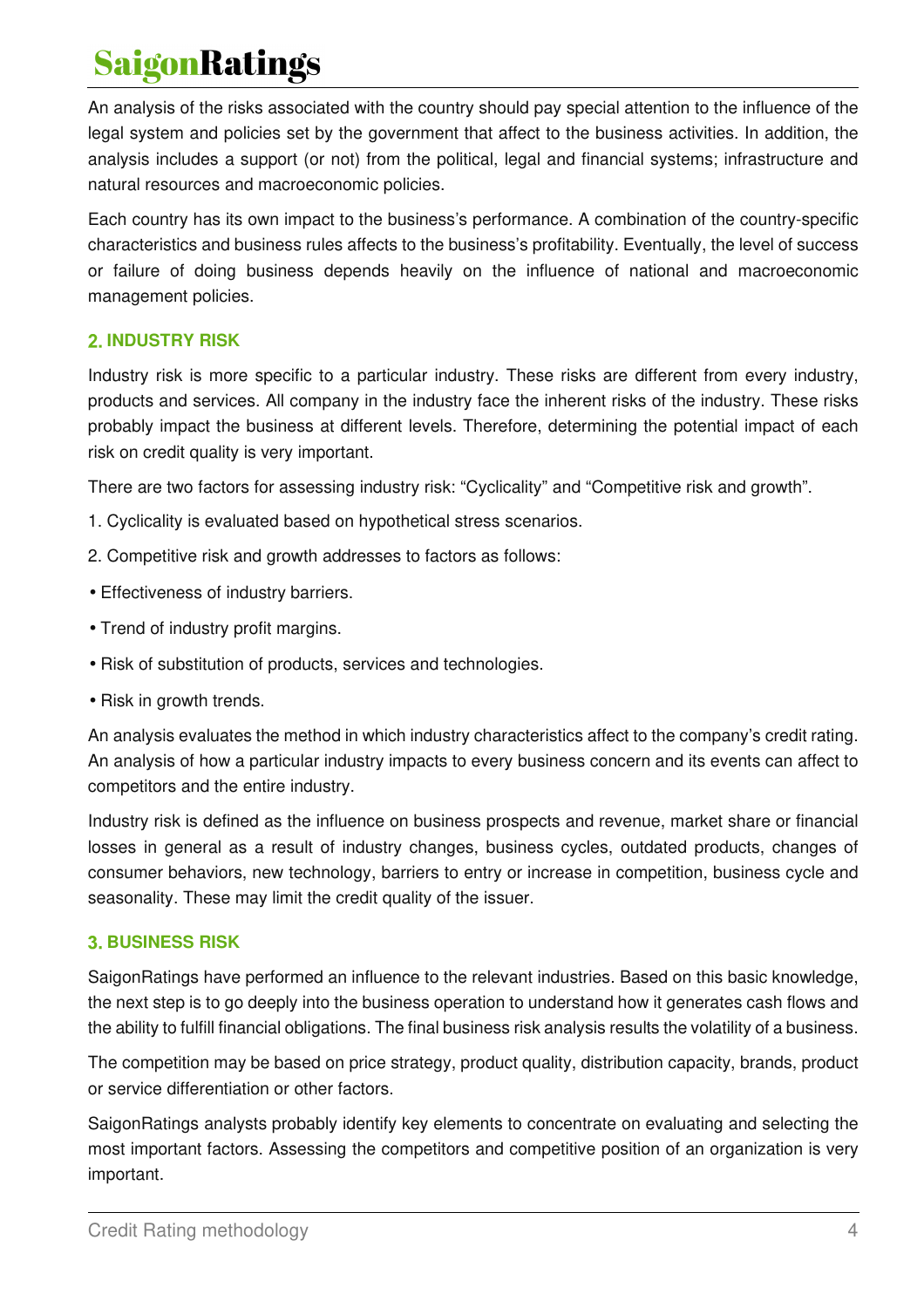Competitive position analysis, in essence, is a comparison a business with their peers. This is the first important step.

All industries have important competitive elements. In order to identify a key to win the marketplace, SaigonRatings analysts don't only focus on the main competitive factors, but also other key underlying factors. For example, if an industry is considered as high competition, assessing its market share is one of our key factors.

In the other hand, assuming there is a competition on price strategy in the market, the key factor will be the cost/expense. When comparing costs, SaigonRatings focuses mainly on the whole enterprise's operation cycle. In other words, SaigonRatings analysts evaluate the effectiveness of the business by seeking information in every its activity and aspect of the profession.

#### **FINANCIAL RISK**

Financial risk analysis supports the analysis of business risk in some respects. This step demonstrates the value and quality of a business and expresses an expected growth. This can help to describe the motivation of management and financial ability to help businesses withstand the impact in a competitive environment. Finally, it explains the ability of a business to fulfill its debt obligations.

The first task of analysts is to analyze the quantitative risk of the company in order to assess the overall volatility. SaigonRatings analysts will focus on the correlation between volatility, financial performance and business performance.

The key focus of SaigonRatings analysts is to assess the ability of the firm to repay its debt obligations. It is therefore important to consider all aspects of finance area to determine the creditworthiness of a business to fully and timely repay its debt obligations.

To assess the financial risk factor, analysts need to combine the assessment of credit ratios (mainly based on cash flow). The ratios assessed will complement to each other by focusing on different levels of cash flows related to the enterprise's payment obligations.

The company's credit rating may vary widely over time due to economic conditions, competitive factors, technology changes or investment cycles, corporate cycles, business operations or business strategy.

The company's creditworthiness review period is usually five years, including the past two years, the forecast for the current year and the next two financial years. There may be longer or shorter cases depending on factors such as financial capacity, events or other issues.

In addition, the SaigonRatings analysts conduct an analysis of the supporting indicators for a more adequate assessment of financial situation.

Financial risk analysis is the complementation of business risk analysis and is the final step in the rating process. It identifies strengths and weaknesses in the business's operation. It determines the debt obligations and ability to pay timely. Finally, it describes the ability to withstand shocks in a volatile and unpredictable business environment. It involves analyzing ratios, but not just a comparison of numbers. This is a combination of assessing financial performance and risk factors into a consistent assessment of business volatility.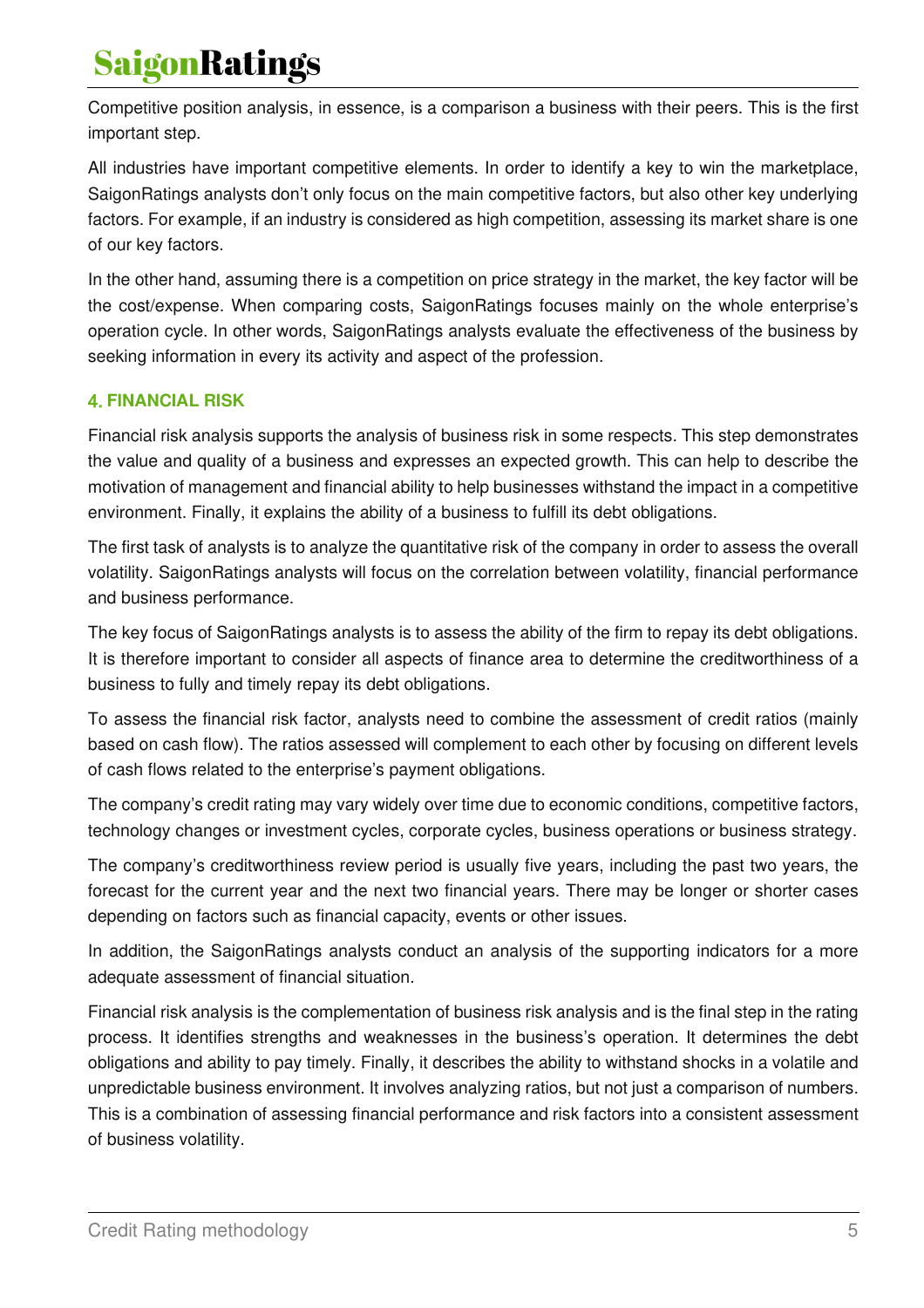#### **5. MANAGEMENT RISK**

The analysis of management and governance addresses how management's strategic competence, organizational effectiveness, risk management, and governance practices shape the issuer's competitiveness in the marketplace, the strength of its financial risk management and the robustness of its governance.

Corporate governance or managements is an important step in the process of analysis and evaluation. This involves business ethics, internal control systems, corporate culture, business strategies and value for shareholders, creditors, employees, business partners and customers. Evaluating corporate governance is not just an evaluation of management; the most important thing is to keep an eye on how the managers solve its business difficulties.

In credit rating, although evaluating the impact of national risk, business environment, industry competition is important but the success or failure of the business depends on the management factor to make the best profitability. It is a difficult challenge for a business management team, especially when compared to other managers with the same challenges. We evaluate this based on the competence profile of management that determines its impact on the credibility of the business.

At this stage, analysts will also perform a qualitative assessment of the business with all potential risks. Accumulated influence from industry risk, business risk and management risk will be gathered, aggregated and analyzed. At this point of time, SaigonRatings analysts will initially set up an assessment on their risk profile: high risk, medium risk or low risk.

The next step is to evaluate the performance and financial profile of the organization. In practice, a good credit rating for financial performance and a business profile should not be made without understanding the level of inherent qualitative risk in the business.

#### **ANCHOR**

SaigonRatings combines the four main risk factors mentioned above to determine the initial credit rating of the business (anchor). Next, we will adjust this initial credit rating for other key factors to determine the independent credit rating (SACP).

#### **MODIFIERS**

#### **Diversification/Portfolio effect**

This criteria aim to measure the effect of portfolio diversification that can improve the company's anchor with multiple business lines. This method helps us determine how the credit strength of a company with a given mix of business lines could improve based on its diversity.

The competitive position factor evaluates the benefits of its diversity. This factor also measures how poor performance businesses units may influence the overall business risk profile.

Company's anchor is dependent on the diversification and the view of SaigonRatings on the correlation between each business line and economic cycles. This evaluation will have either positive or neutral effect on the anchor. We also consider any factors may have impacts on company's diversification, including the competence of management and governance. We evaluate any potential factor that may weaken a corporation's diversification including poor management.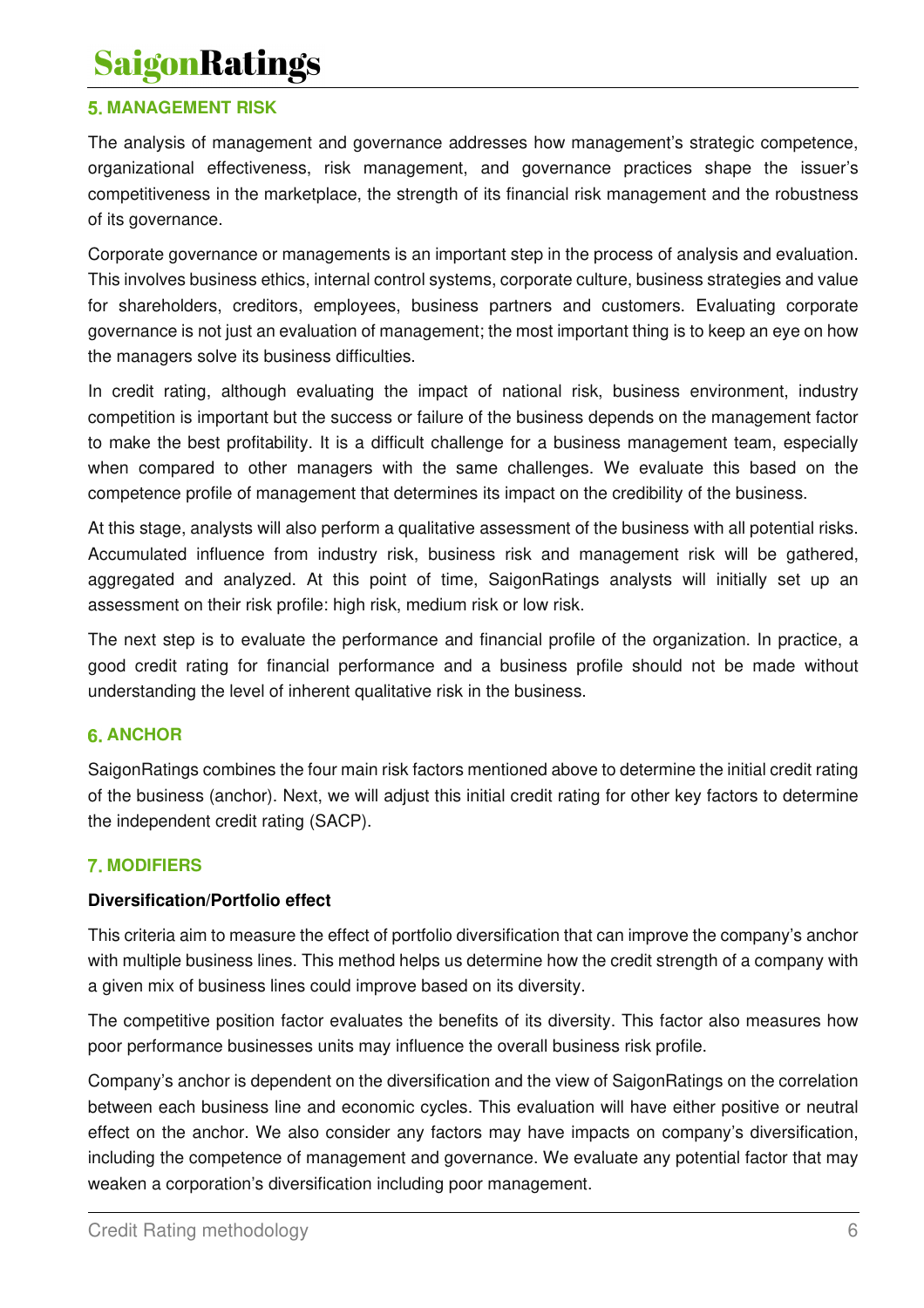#### **Factors related to debt obligations**

SaigonRatings assesses the impacts of capital structure through 4 factors as follows:

- Currency risk associated with debt;
- Debt maturity profile (or schedule);
- Interest rate risk associated with debt;
- **Investments**

'Investments' factor will have some impacts on the financial risk profile. Although these do not directly effect to capital structure but investments will determine the safety and financial flexibility of assets.

#### **Other potential factors**

SaigonRatings assesses other potential factors in order to reflect the requirements of making adjustments to the result. Potential factors analysis is the final step in determining company's SACP, reviewing company risk profile in order to state out the overall evaluation.

#### **STAND-ALONE CREDIT PROFILE**

Stand-alone Credit Profile – SACP is an important element of issue rating or issuer credit rating (ICR).

SACP is one part of the rating process which provides information on issuers' creditworthiness. SACP is SaigonRatings's opinion about issuer's creditworthiness in case of absence of extraordinary support or burden.

SACP is measured on the scale from 'vnAAA' to 'vnD'. SaigonRatings emphasizes that SACP is not credit rating and it is only one component of the rating process.

#### **Evaluate from parent company**

"Group" and "members of group" defines parent company or ultimate parent company, and all of the enterprises that parent company or ultimate parent company has direct or indirect control.

Assessing overall credit of a group is applied some relevant methodologies for evaluating entities, financial institutions and insurance companies or other type of business.

For conglomerates (including their holding companies), the specific rating methodology is the one relates to operations that have strongest influence on the group's profile. This is dependent on the amount of capital (for example when the financial services affect other activities), earnings and dividends to the holding companies (for groups with significant business activities).

#### **Government policies**

SaigonRatings believes that when company is under stressful condition, if there is government's extraordinary support, it can enhance its ability and willingness to satisfy the financial commitments.

Government influence on company can be classified into two aspects. First aspect is when the company under stressful situation, with government support, can the company improve its capacity to meet its maturity? The second aspect is when government is under stress, will the company negatively